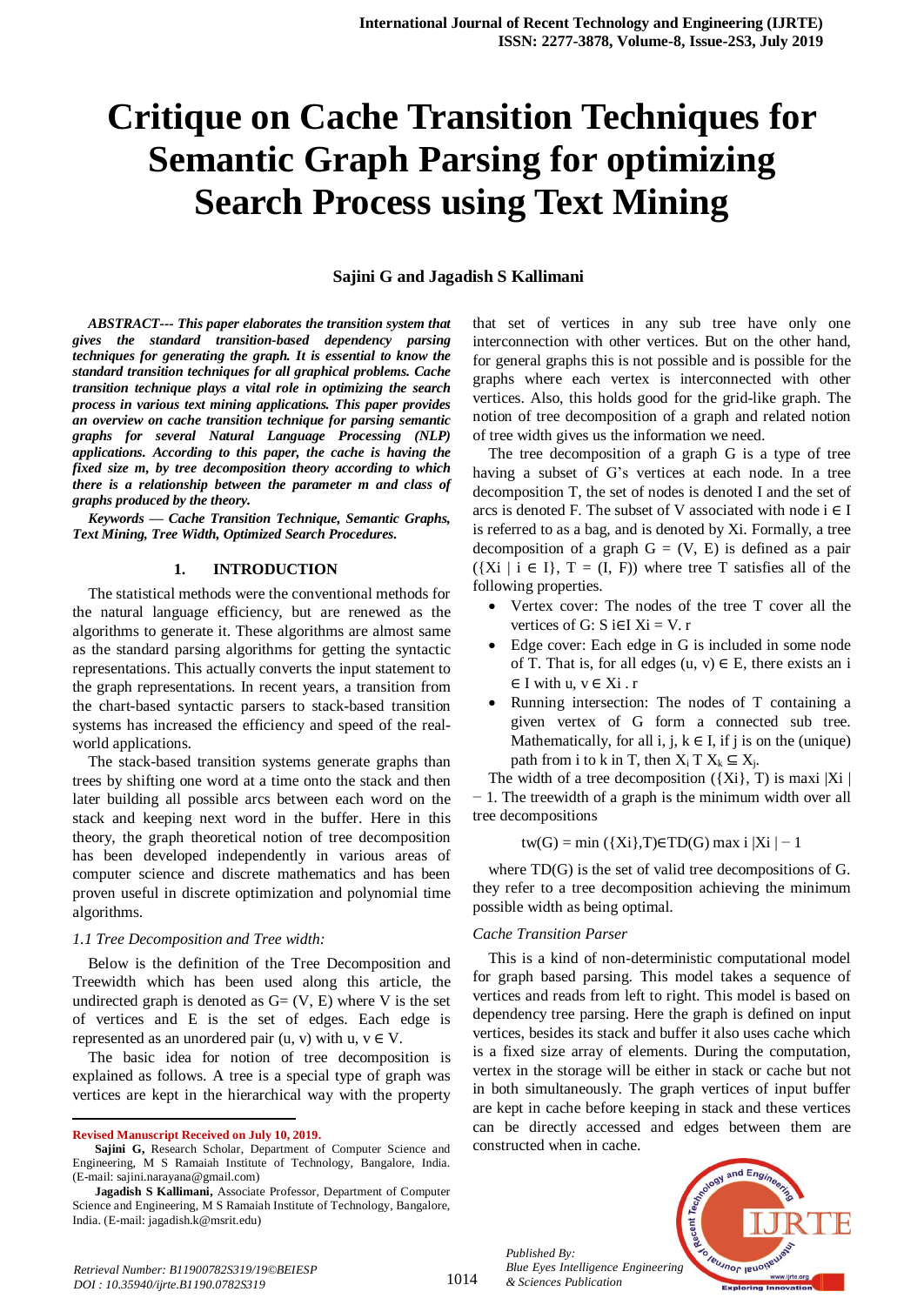## **Critique On Cache Transition Techniques For Semantic Graph Parsing For Optimizing Search Process Using Text Mining**

As the cache has fixed-size there should be a fixed number of vertices present when constructing the edges. In order to manage the huge number of vertices and to read the new vertices, the other vertices are kept in buffer and those which are kept in buffer are not accessible to build the edges.

The configuration of the parser can be written as follows,

$$
C\text{=}\!\left(\sigma,\!\eta,\!\beta,\!E\right)
$$

Where,

σ – Stack sequence of vertices and integers with topmost element always at the rightmost position

η – Cache sequence of vertices.

 $β$  – Buffer sequence of vertices.

E- the set of edges being built.

The transitions are shown as follows

1. The Push:

This is the parameterized by a position in cache and a set of positions in the cache. This can be represented as  $(i, C)$ where  $i \in [m]$  and C is subset of  $[m]/\{i\}$ 

It takes the configuration

$$
(\sigma, [v_1,\ldots,v_{i-1},v_i,v_{i+1},\ldots,v_m],v|\beta,E)
$$

Then moves to configuration

$$
(\sigma|i|v_i, [v_1,\ldots,v_{i-1},v_{i+1},\ldots,v_m,v], \beta, E')
$$
  

$$
E' = E \cup \{(v_k,v) \mid k \in C\}
$$

2. The Pop :

$$
(\sigma|i|v,[v_1,\ldots,v_m],\beta,E)
$$

And moves to the configuration

$$
(\sigma, [\sigma_1,\ldots,\sigma_{i-1},\sigma,\sigma_i,\ldots,\sigma_{m-1}], \beta, E)
$$

Here, the vertex v from the stack is popped up, along with i keeping the origin position in the cache. When we place v in place of i in cache shifting is done.

### *Lemma 1*

Any tree decomposition T of graph G can be transformed into a smooth tree decomposition

T' of G of equal width.

#### *Proof:*

Let k be the width of T. At each bag having fewer than k + 1 vertices, continue adding vertices from adjacent bags until all bags have the same size. If two adjacent bags B1 and B2 end up having the same vertices, collapse B1 and B2 into a single bag, and merge the children of the two bags in a way that preserves their order. If two adjacent bags B1 and B2 differ by more than one vertex in their contents, add intermediate bags by adding vertices from B2 and removing vertices from B1 one at a time. Finally, choose a bag B as the root of the tree constructed so far. Add a new root containing  $k + 1$  instances of the special symbol \$, and intermediate bags connecting the root to B adding one vertex of B at a time, and removing instances of \$.

Now its been introduced with the relative tree width in order of the given order of the vertices of the graph.

Let ,

 $G=(V,E)$  be some graph

T some smooth tree decomposition of G

We define the vertex order  $\pi(T)$  of T to be the sequence of vertices produced by visiting T in a preorder. Each vertex of V will appear once in  $\pi(T)$ . We need to analyze our parser behavior when a fixed input order is given over the vertices in terms of notion of relative treewidth.

We define the relative treewidth of G against to an order  $\pi$ of G's vertices to keep it minimum width of tree decomposition of G with  $\pi$  order of vertices.

$$
\mathbf{rtw}(G,\pi) = \min_{\substack{\{X_i\}, T \in TD(G),\\ \pi(T) = \pi}} \max_i |X_i| - 1.
$$

*Lemma 2*

Let c be a configuration of the parser with stack  $\sigma$  and cache η. Let also γ be a minimal reversing sequence of transitions. If we apply to  $c$  the transitions of  $\gamma$  in the given order, we reach a configuration *c'* with stack  $σ' = σ$  and cache η'= η.

*Proof:*

Let  $\gamma = t_1 \dots t_{2S}$ . If s=1,  $\gamma$  is composed by a push and pop respectively. The definition of pop transition exactly restores the stack and cache of c configuration of push.

If s>1, let  $\gamma' = t_2 \dots t_{2S-1}$ . If  $\gamma'$  is have an equal number of push transitions and pop transitions and not making minimal γ' reversing, then it is split at the point by providing the same reasoning to the two subsequences until it provides minimal reversing.

Assume,  $c_1$  is the configuration due to  $t_1$  applied to c and  $c_{2S-1}$  is the configuration due to γ' applied to  $c_1$ . On each of the minimal reversing subsequences of  $\gamma'$  we get that the stack and cache of  $c_1$  and  $c_{2s-1}$  are equal by using inductive hypothesis. As they are same we can conclude that the pop transition  $t_{2s}$  applied to  $c_{2s-1}$  and produced with the same configuration of  $c_{2s}$ . This will suggest each node of the tree is the configuration of the cache reached at some time step while run. Each push transition is descended from one node to some of its children of the tree, each pop transition return back to its parent, this kind of tree structure is called derivation tree and it represents the history of the parsing process which produces the output graph.

## *Lemma 3*

Consider a cache transition parser with cache size m, and consider a run of the parser with input a vertex sequence \_ and with output the constructed graph G. Let T be the derivation tree representing the run. Then T forms a smooth tree decomposition of G having width m-1 and having vertex order  $\pi(T)=\pi$ .



*Published By:*

*& Sciences Publication*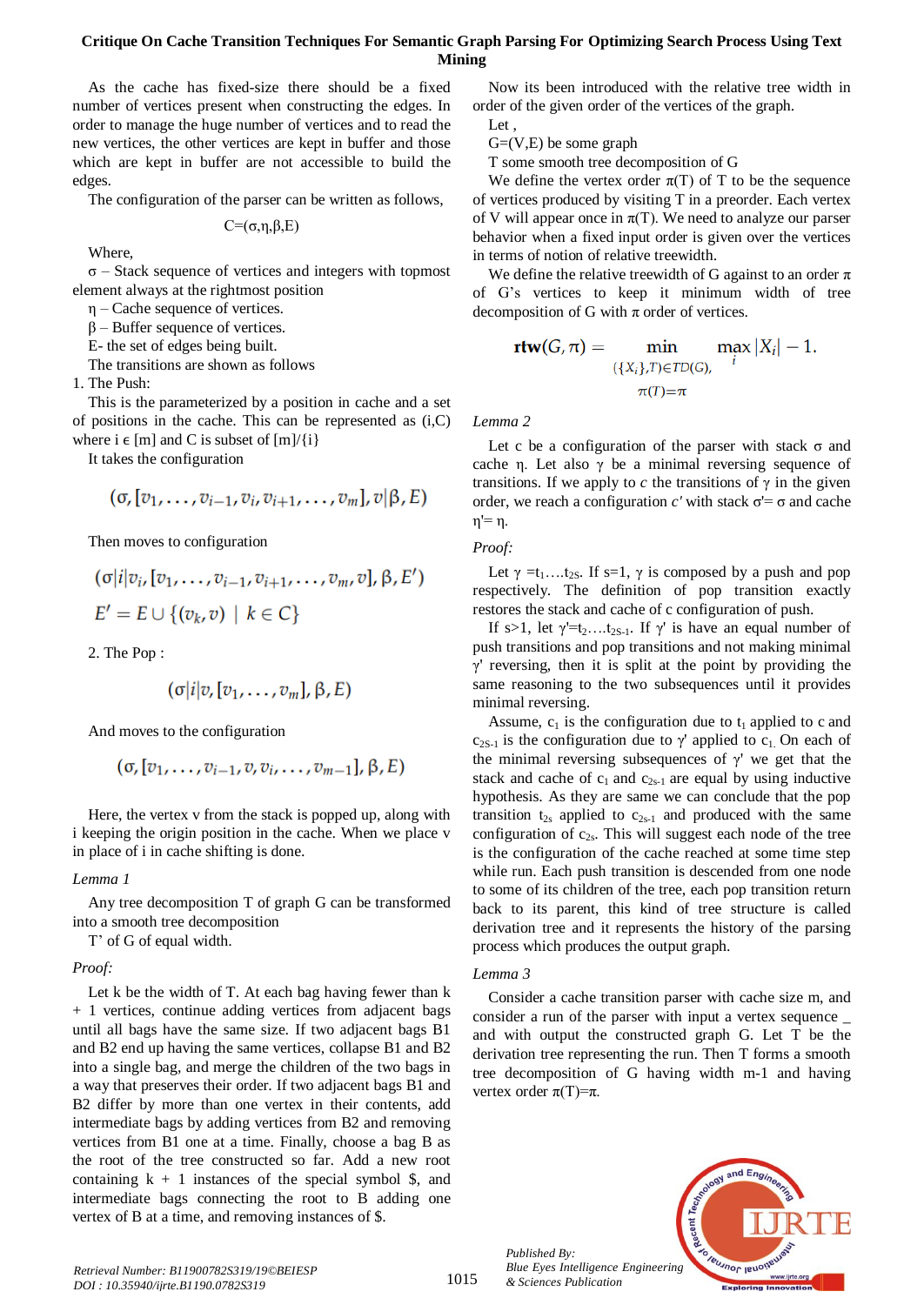## **RESULTS & DISCUSSIONS**

Each bag is first created by a push transition, which adds one vertex to the cache and removes one vertex from the cache. Because the bags of T have size m, the size of the cache, the width of T is m -1. Recall that the vertex order  $\pi(T)$  is the sequence of vertices produced by visiting T in a pre-order traversal and listing the vertices newly introduced at the visited bags. Since the derivation tree T is constructed depth first by pushing vertices from the input buffer into the cache,  $\pi(T)$  is exactly the order of the vertices in  $\pi$ .

## *Lemma 4*

Consider a graph G with a smooth tree decomposition T having width m-1, and let  $\pi(T)$  be the vertex order of T. Then T is a derivation tree of a cache transition parser with cache size m, and G is constructed by the associated run given  $\pi(T)$ as input.

#### *Proof.*

Let the cache transition parser take a sequence of transitions corresponding to a depth-first traversal of T, pushing an element from  $\pi(T)$  into the cache each time it descends one level in T, and popping each time it ascends. Let (u, v) be an edge of G. Because T is a tree decomposition of G, there is a bag of T containing both u and v. Without loss of generality, let u be the vertex that was introduced before v along the path from the root of T to the bag containing both u and v. Let  $b_v$  be the bag at which v is introduced. Because v can only appear in bags in the subtree of T rooted at  $b_v$ , this bag containing both u and v must appear in this subtree. Furthermore, by the running intersection property, since u appears in a bag at or below  $b_v$ , and is introduced above  $b_v$ , u must appear in  $b_v$ . Thus, because bags of T correspond to the cache at each step of the parser, the parser's cache will contain u at the step at which v is pushed into the rightmost position of the cache. Therefore, the automaton can build each edge of G. Combining all the 4 lemmas we can formulate the theorems.

## *Theorem 1*

Let G be some graph and let  $\pi$  be some ordering of its vertices. The relative treewidth of G with respect to  $\pi$  is m-1 if and only if a transition parser with input  $\pi$  can construct G using cache size m but not using cache size m-1. The computational problem of deciding whether a transition parser with cache size m and with input  $\pi$  can construct G is treated. Furthermore, the problem of efficiently computing the smallest cache size m that allows a transition parser to construct G from input  $\pi$  is treated.

#### *Theorem 2*

A graph G has tree width m-1 if and only if a transition parser with cache size m can construct G for some input ordering of G's vertices, and for no ordering of G's vertices a transition parser with cache size m-1 can construct G.

#### *Oracle Algorithm:*

A cache transition computer program is a nondeterministic automaton: For a fastened vertex sequence  $\pi$ , the computer program may construct many graphs, all having tree decompositions with vertex order  $\pi$  (see Lemma 4). Even for a private graph G, there could also be many runs of the computer program on π, every constructing G through a tree decomposition having vertex order  $\pi$ , this is often typically known as spurious ambiguity. In this section we have a tendency to develop associate formula that may be accustomed drive a cache transition computer program with cache size m, in such a approach that the computer program becomes settled. This suggests that at the most one computation is feasible for every combine of G and  $\pi$ . additional exactly, our formula takes as input a configuration c of the computer program obtained once running on  $\pi$ , and a graph G to be created. Then the formula computes the distinctive transition that ought to be applied to c so as to construct G per a canonical tree decomposition of breadth m – one having vertex order π. If such tree decomposition doesn't exist, then the formula fails at some configuration obtained once running on π.

The oracle formulas will cross-check EG so as to choose that transition to use at c, alternatively to choose that it ought to fail. This call relies on 3 reciprocally exclusive rules, listed below. Assume that c has cache  $\eta = [v1, \ldots,$ vm] and buffer β. The primary rule is given 1. If there's no edge (vm, v) in EG such vertex v is in β, the oracle chooses transition pop. This rule means that that, as before long as we have a tendency to encounter a vertex in the right position of the cache with no forward-pointing edges (in the input sequence  $\pi$ ) that square measure still un- processed, we have a tendency to return to the stack and plan to method different unfinished vertices.

#### *Lemma5*

Tree decomposition T of graph G will be remodeled into associate eager tree decomposition T0 of G of equal breadth. Moreover, we've got  $\pi(T0) = \pi(T)$ . Proof: as a result of T is swish tree decomposition, by Lemma four there exists a cache transition computer program with cache size equal to the breadth of  $T +$  one.

If the transitions of this run don't violate Rules one to three within the definition of our oracle, then T is additionally associate eager tree decomposition. Just in case the run shows some violations of the 3 rules, we alter T so as to eliminate these violations from the run, during a approach that doesn't increase the width/cache size and preserves the order. Suppose that our run contains some push transition that happens once the right vertex v in the cache η has no forward-pointing edge leading to some vertex in the buffer. This represents a violation of Rule one of the oracle.

Let I be the set of nodes of T, and let  $i \in I$  be the node of T with right vertex v within the cache, to that this push transition applies; see Figure seven. If there square measure many push transitions out of node i, people who represent a violation of Rule one should all be sorted at the right. We have a tendency to then opt for the right one. Let  $i1 \in I$  be the node of T created by this push transition, and let T1 be the sub tree of T unmoving at i1. The vertices of G that square measure pushed into the cache within the run related to T1 cannot contain any neighbor of v. therefore v aren't

*Published By: Blue Eyes Intelligence Engineering & Sciences Publication*



1016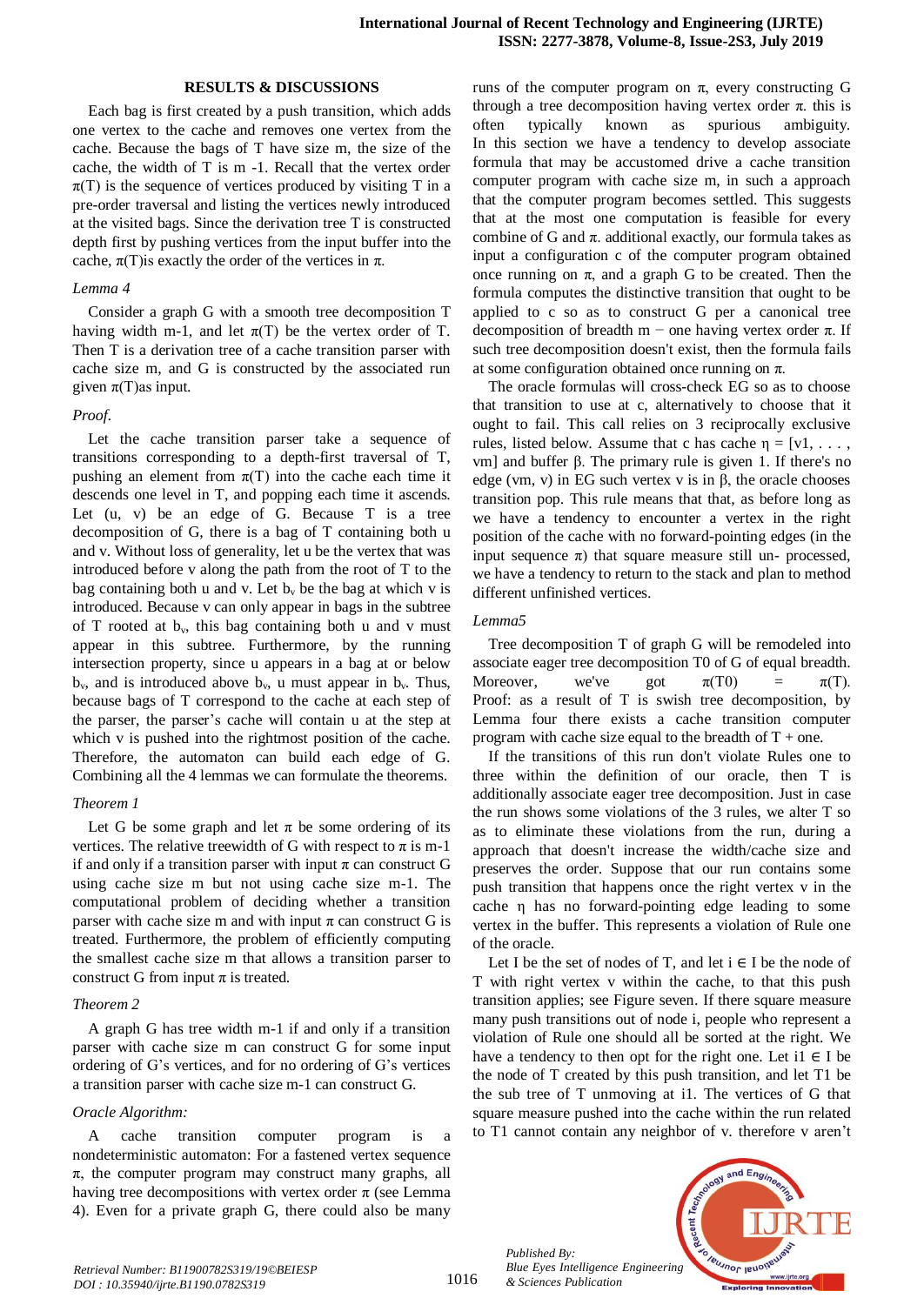# **Critique On Cache Transition Techniques For Semantic Graph Parsing For Optimizing Search Process Using Text Mining**

required in T1. we will thus reattach sub tree T1 to the parent node of i, p(i), in such the simplest way that i1 becomes the immediate right relation of i; see once more Figure seven. what is more, we have a tendency to will replace all occurrences of v in T1 with copies of the vertex introduced at p(i). Let T0 be the tree ensuing from the on top of transformation of T. as a result of our transformation has not modified the dimensions of the luggage of T, T0 continues to be a swish tree decomposition of G, with identical breadth as T. Since our transformation has moved T1 one level up in T while not "jumping over" the other sub tree of T, we have a tendency to should have  $\pi(T0) = \pi(T)$ .

Note that this transformation of T has far from our run the alleged violation of Rule one. Suppose currently that our run violates Rule two of the oracle. as a result of the run produces G, this will solely happen if the computer program doesn't push into the stack the vertex from the cache that may be required furthest within the future. Let then v1 be the vertex that's pushed onto the stack, and let  $v2 = v1$  be the vertex that is required furthest in the future. Let additionally i1 ∈ I be the node of T that is created at this step, and let  $T1$ be the sub tree of T unmoving at i1. as a result of v1 is far from the cache once i1 is made, v1 doesn't seem anyplace in T1, and none of the vertices that square measure pushed in T1 square measure neighbors of v1 in G. If v1 isn't a neighbor of the vertices that square measure pushed in T1, then v2 can't be a neighbor of those vertices either, since v2's initial neighbor happens strictly when v1's initial neighbor.

## **CONCLUSION**

Our transition system is impelled by the task of linguistics parsing of linguistic communication sentences, and that we currently proceed to debate a number of the problems that also got to be addressed in developing a sensible system supported our framework. the firsttask is to develop a machine learning system for predicting the parser's next actionat every step. The best cache size can got to be determined through empirical observation, because it could also be beneficial to trade off coverage of the tiny variety of sentences requiring giant cache size so as to create the prediction of programme actions a lot of correct. we have a tendency to speculate that it will be fascinating to decompose the push action into steps that 1st create the choice of whether or not to push or pop, and so whether or not to make every of the potential arcs among the cache severally, so as to cut back the area of predictions at every step. In the literature on dependency synchronic linguistics parsing, models of this kind area unit referred to as arcfactored models and area unit oftimes used. more experimentation are needed to work out the best set of options and the simplest design for the machine learning part.A attainable extension of our framework is that the development of a dynamic programming formula to permit economical exploration of the area of attainable runs of a parser on Associate in Nursing input string. Intuitively, totally different runs on constant string may share common subparts. These subparts is computed just the once, and so "shared" among totally different runs mistreatment dynamic programming techniques. Dynamic programming algorithms for transition-based dependency parsing are planned by Huang and Sagae (2010) and Kuhlmann, Gomez-Rodrıguez, and Satta (2011).

These algorithms may be extended to our system, that is additionally basically stack-based. Dynamic programming algorithms simulating transition-based parsers have tried helpful in the realization of supposed dynamic oracles (Goldberg, Sartorio, and Satta 2014) for transition-based parsers, up parsing performance with relevance static oracles, that is, oracles of the kind mentioned in Section four. what is more, dynamic programming algorithms square measure at the idea of the event of strategies for unattended learning,as for instance the inside-outside formula (Charniak 1993).

Although we've got treated the input buffer as associate degree ordering of the vertices of the final graph, this can be a simplification of the matter setting of linguistics parsing for human language technology.Given as input a sequence of English words, the programme should additionally predict that words correspond to zero, one, or additional vertices of the ultimate graph, and presumably insert vertices not resembling any English word. this might be accomplished either by preprocessing the input string with a separate conception identification part (Flanigan et al.2014), or by extending the actions of the transition system to incorporate moves inserting new vertices into the graph. we've got not enclosed moves inserting new vertices, in order to alter our exposition, however such moves wouldn't basically alter the correspondence between parsing runs and tree decompositions delineate during this article.The correspondence between runs of our programme and tree decompositions of the output graph permits for a particular characterization of the category of graphs coated, as well as straightforward associate degreed economical algorithms for providing an oracle sequence of programme moves, and for determinant the minimum cache size needed to hide an information set. We find through an experiment that linguistics graphs have low relative treewidth with relevanceEnglish order, indicating that our parsing approach provides a sensible methodology of exploiting the order in linguistics parsing. Our conception of relative treewidth with relevance a vertex order seems to be new within the graph theory literature, and may have applications outside of linguistic communication process. Our transition system was primarily intended by these theoretical concerns, and lots of different definitions are attainable. above all, our call that vertices will solely be popped from the rightmost position within the cache simplifies our analysis. Theoretical characterization of, and experimentation with, the set of different attainable transition systems for building graphs may be a promising space for future analysis.

# **REFERENCES**

*Published By:*

*& Sciences Publication*

1. Daniel Gildea, Giorgio Satta, Xiaochang Pengy, University of Rochester Cache Transition Systems for Graph Parsing, Association for Computational Linguistics, 2017, doi:10.1162/COLI a 00308, Volume 44, Number 1.